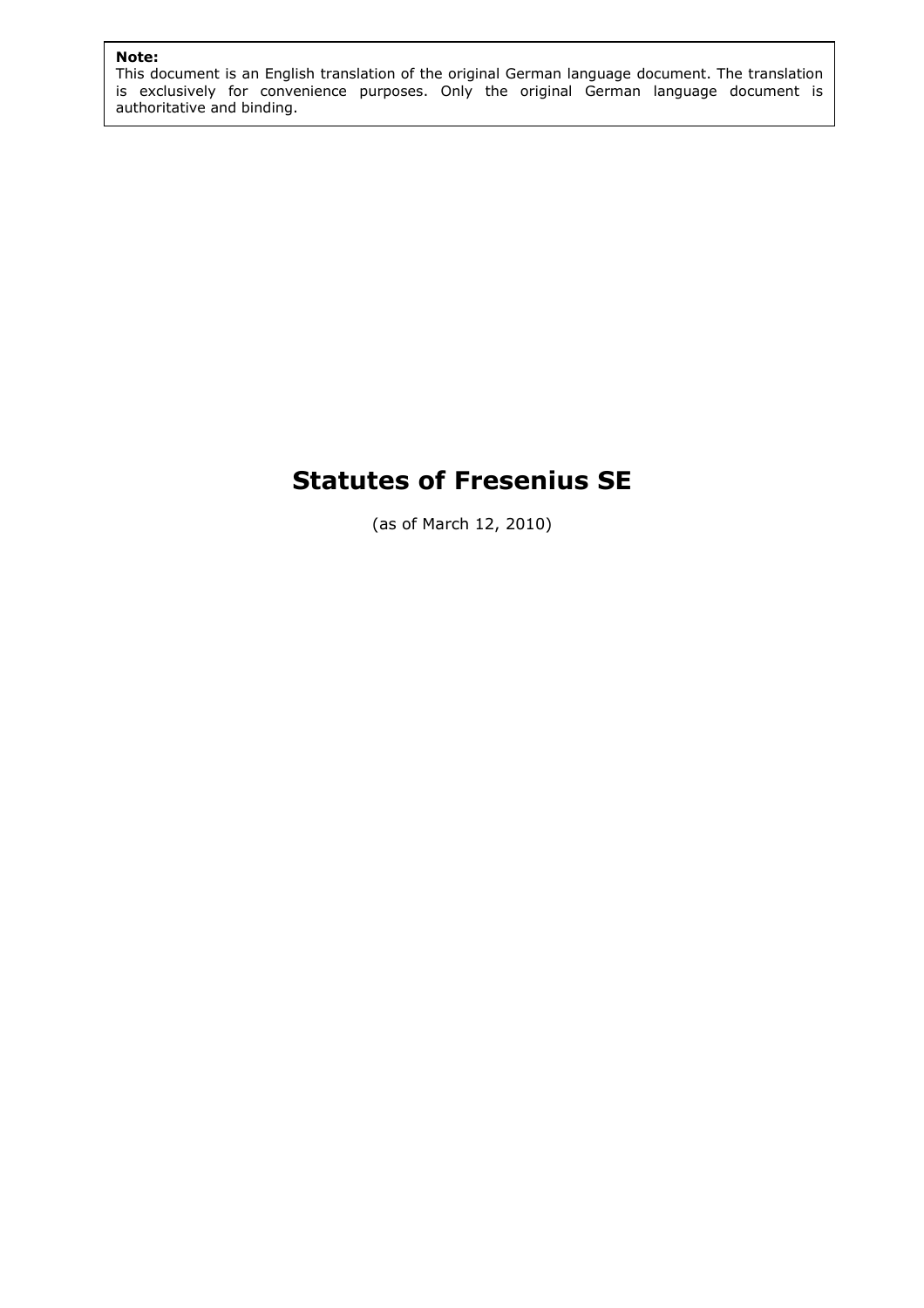## I. General Provisions

#### Section 1 Company Name and Registered Office

The company is a European Company having the company name

Fresenius SE.

Its registered office is in Bad Homburg vor der Höhe.

#### Section 2 Corporate Purpose

- (1) The corporate purpose of the company is:
	- a) development, manufacture, and distribution as well as trading with products, systems, and processes in the health care sector,
	- b) construction, development, and operation of medical and curative facilities as well as of hospitals,
	- c) planning and construction of production plants, in particular for the manufacture of pharmaceutical, dietary, and medical devices products,
	- d) consulting in the medical and pharmaceutical fields as well as scientific information and documentation.

The company engages in business activities in its domestic market or abroad either directly or through associated companies (Beteiligungsgesellschaften).

(2) The company is entitled to enter into any business transactions and take any measures that are deemed necessary or useful in accomplishing the corporate purpose of the company, in particular, to acquire interests in other companies of the same or a related kind, to take over their management and/or representation, to transfer company divisions, including major company divisions, to other enterprises, provided that the company owns at least the majority of the latter's voting capital and/or holds a controlling interest, and to establish branches at home and abroad.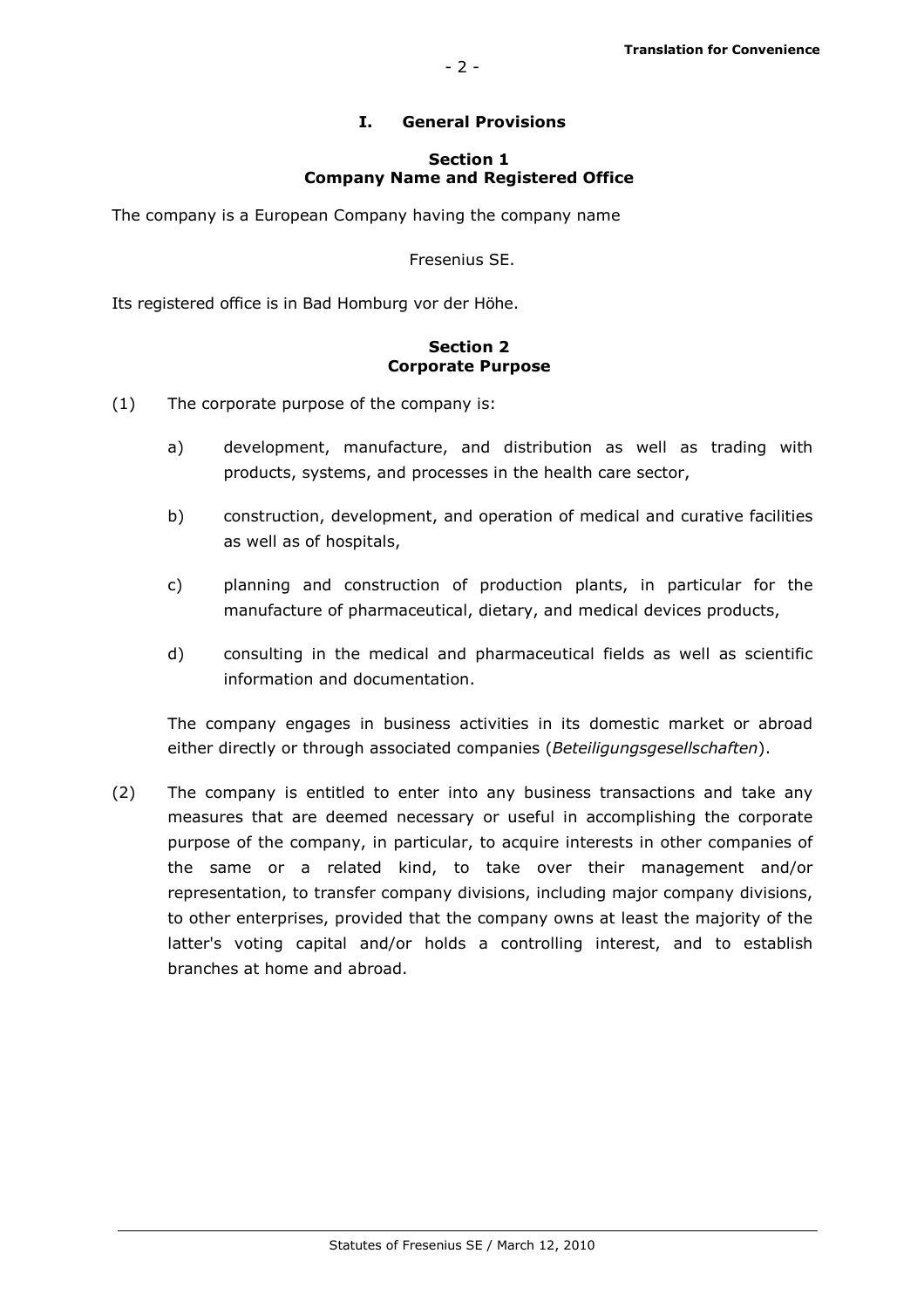#### Section 3 Notifications

All proclamations of the company shall be published in the electronic Federal Gazette (elektronischer Bundesanzeiger).

# II. Subscribed Capital and Shares

# Section 4 Subscribed Capital

(1) The subscribed capital (Grundkapital) of the company amounts to Euro 161,315,376.00 and is divided into 80,657,688 ordinary bearer shares (Inhaber-Stammaktien) and 80,657,688 non-voting preference bearer shares (Inhaber-Vorzugsaktien).

The terms of the non-voting preference bearer shares are set out in Section 20. The issuance of further preference shares, which with respect to the distribution of the profits or of the company's assets rank equal to or prevail over the preference shares already issued, is not subject to the approval of the holders of preference shares.

- (2) The portion of the subscribed capital attributable to the ordinary bearer shares was paid in
	- a) in the amount of DM 100,000 against an issue of shares in the nominal amount of DM 100,000 through the conversion of Fresenius Verwaltungs GmbH;
	- b) in the amount of DM 19,538,800 against an issue of shares in the nominal amount of DM 19,538,800 through contribution in kind by Mrs. Else Kröner, namely through the contribution of her interests in the limited partnerships (Kommanditbeteiligungen)
		- aa) Dr. Eduard Fresenius Chemisch-pharmazeutische Industrie KG Apparatebau KG
		- bb) Dr. Eduard Fresenius Chemisch-pharmazeutische Industrie KG Klinikbedarf KG
		- cc) Dr. Eduard Fresenius Chemisch-pharmazeutische Industrie KG,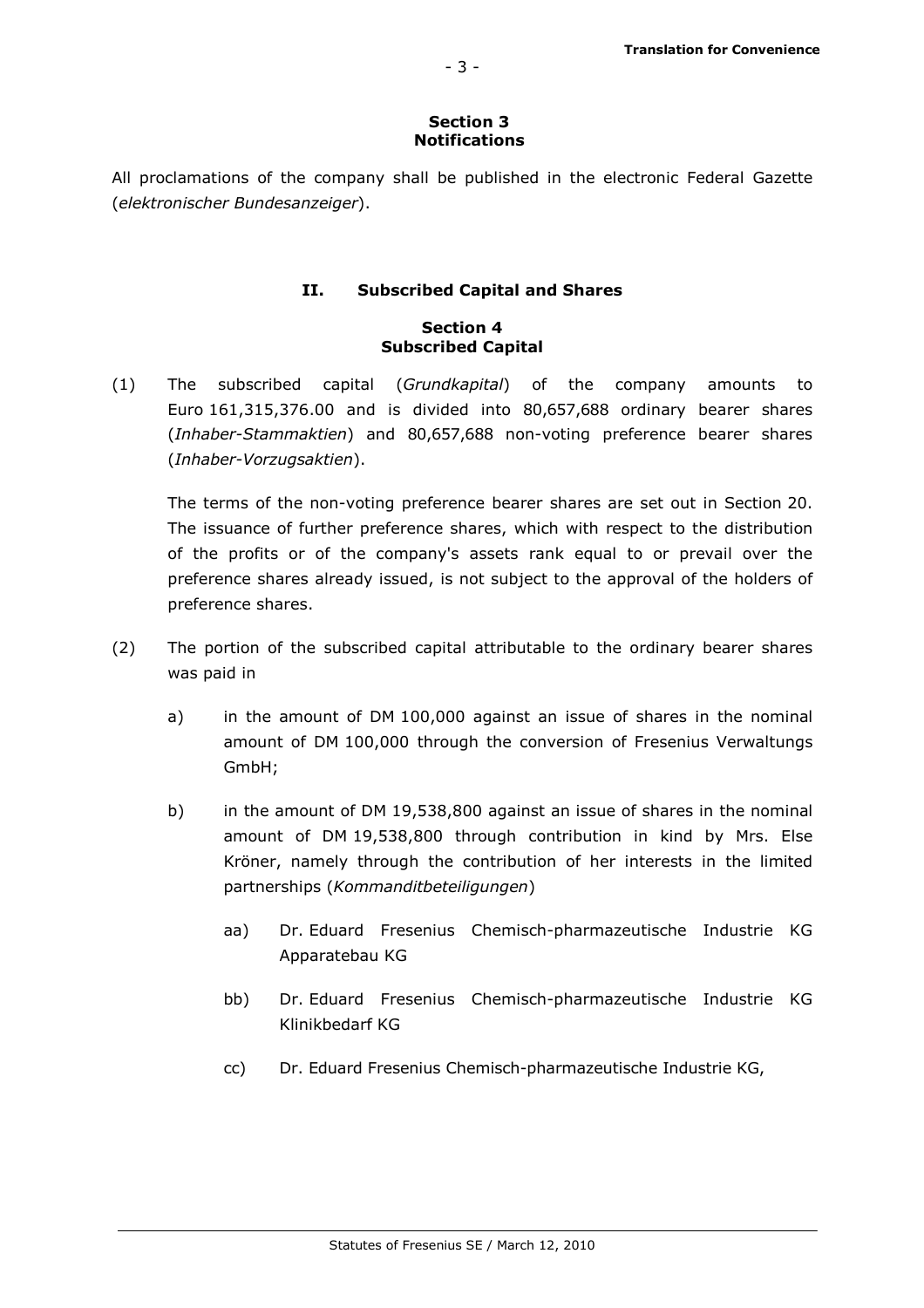- c) in the amount of DM 361,200 against an issue of shares in the nominal amount of DM 361,200 through contribution in kind by Mr. Detlef Kröner, namely through the contribution of his interests in the limited partnerships (Kommanditbeteiligungen)
	- aa) Dr. Eduard Fresenius Chemisch-pharmazeutische Industrie KG Apparatebau KG
	- bb) Dr. Eduard Fresenius Chemisch-pharmazeutische Industrie KG Klinikbedarf KG
	- cc) Dr. Eduard Fresenius Chemisch-pharmazeutische Industrie KG,
- d) in the amount of DM 3,162,100 against an issue of shares in the nominal amount of DM 3,162,100 through cash contribution by Mrs. Else Kröner, with a premium of 195%, and in the amount of DM 837,900 against an issue of shares in the nominal amount of DM 837,900 through cash contribution by Mr. Hans Kröner, with a premium of 195%;
- e) in the amount of DM 6,000,000 through the conversion of capital reserves in the amount of DM 6,000,000 through the issuance of new shares with a nominal value of DM 6,000,000, with one new share being issued in each case for four old shares.
- (3) The subscribed capital of Fresenius SE was provided by way of conversion of Fresenius AG into a European Company (SE).
- (4) The management board is authorized until May 7, 2014, with the approval of the supervisory board, to increase the Company's subscribed capital by a total amount of up to Euro 12,800,000.00 through a single or multiple issuance of new ordinary bearer shares and/or non-voting bearer preference shares against cash contributions (Authorized Capital I - Genehmigtes Kapital I). The number of shares shall increase in the same proportion as the subscribed capital. The shareholders shall be granted a subscription right; the subscription right may also be granted in such a manner that the new shares are taken up by a bank or syndicate of banks under an obligation to offer them for subscription to shareholders of Fresenius SE. The management board is, however, authorized, to exclude fractional amounts from the shareholders' subscription right and, if ordinary and preference shares are issued at the same time, to exclude rights of the holders of one class of shares to subscribe to the shares of the other class, provided that the subscription ratio is set the same for both share classes. The authorization also includes the right to issue additional preference shares which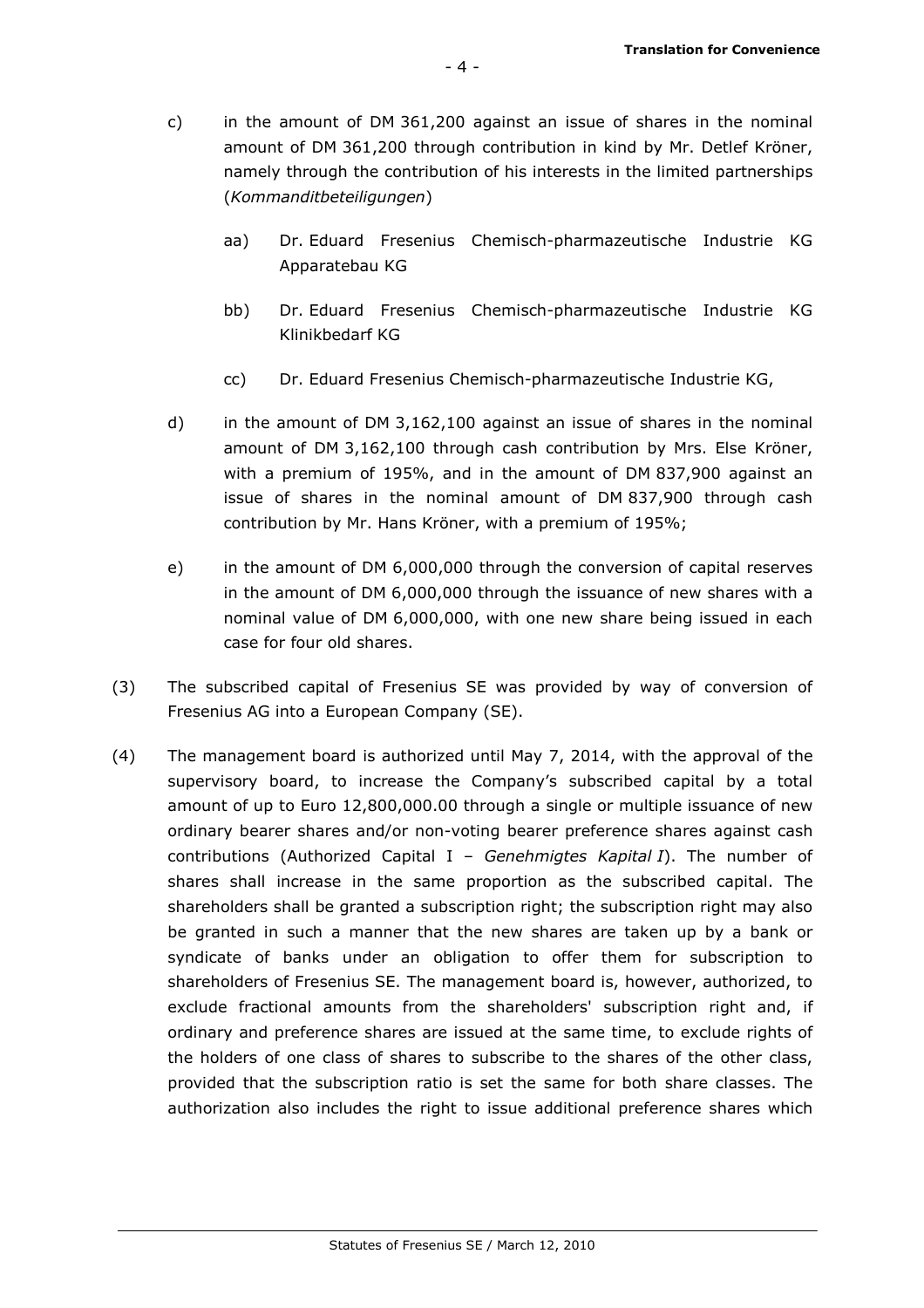are equal to the previously issued non-voting preference shares in respect of the distribution of the Company's profits or assets. The authorization may only be exercised to the extent that when utilizing the entire Authorized Capitals registered in the Commercial Register pursuant to the resolutions in the General Meeting on May 8, 2009, the number of ordinary shares issued does not exceed the number of non-voting preference shares issued. The management board is further authorized, with the approval of the Supervisory Board, to determine the further details of the implementation of capital increases from Authorized Capital I. The supervisory board is authorized to amend section 4 para. 4 of the Statutes after complete or partial implementation of the capital increase from Authorized Capital I or after the expiry of the authorized period in accordance with the amount of the capital increase from Authorized Capital I.

(5) The management board is authorized until May 7, 2014, with the approval of the supervisory board, to increase the Company's subscribed capital by a total of up to Euro 6,400,000 through a single or multiple issuance of new bearer ordinary shares and/or non-voting bearer preference shares against cash contributions and/or contributions in kind (Authorized Capital II – Genehmigtes Kapital II). The number of shares shall increase in the same proportion as the subscribed capital. The management board is authorized to exclude fractional amounts from the shareholders' subscription right and, if ordinary and preference shares are issued at the same time, to exclude rights of the holders of one class of shares to subscribe to the shares of the other class if the subscription ratio is set the same for both share classes. The management board is further authorized to decide on the exclusion of the shareholders' subscription rights, in each case with the approval of the supervisory board. The exclusion of subscription rights is only permissible, however, if in the case of a capital increase against cash contribution, the issue price is not significantly lower than the stock exchange price. In case of a capital increase against contributions in kind, the exclusion of subscription rights is only permissible for the acquisition of a company or parts of a company, or a participation in a company. The authorization also includes the right to issue further preference shares which are equal to the previously issued non-voting preference shares in the distribution of the Company's profits or assets. This authorization may be exercised only to the extent that, when utilizing the entire authorized capitals registered in the commercial register pursuant to the resolutions in the general meeting on May 8, 2009, the number of ordinary shares issued does not exceed the number of non-voting preference shares issued. The management board is further authorized, with the approval of the supervisory board, to determine the further details of the implementation of capital increases from authorized capital II. The supervisory board is authorized to amend section 4 para. 5 of the statutes after complete or partial implementation of the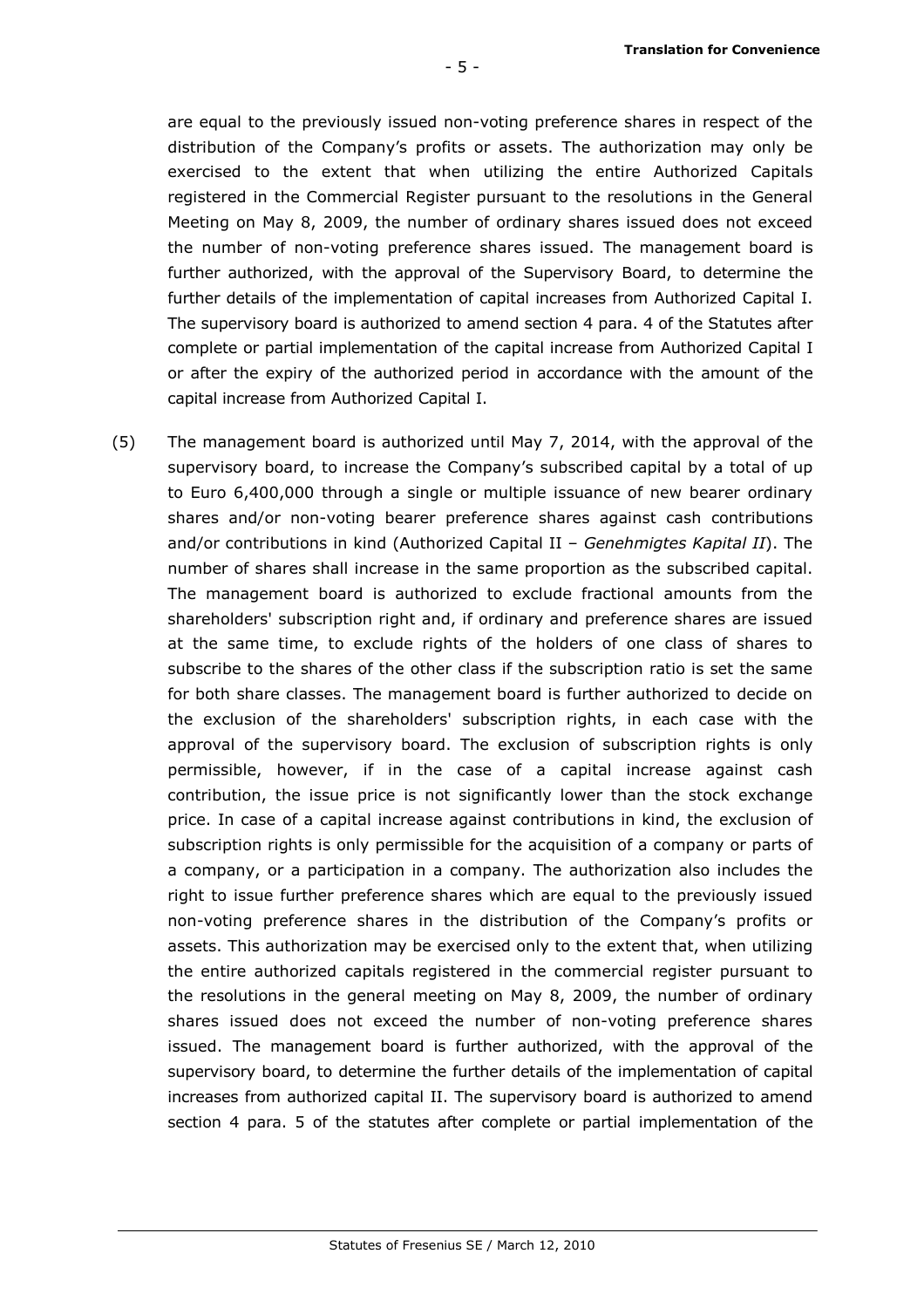capital increase from authorized capital II or after the expiry of the authorized period in accordance with the amount of the capital increase from authorized capital II.

(6) The subscribed capital of the company is conditionally increased by up to Euro 656,550.00, divided into 656,550 shares, through the issuance of new ordinary bearer shares (Conditional Capital I Ordinary Shares – Bedingtes Kapital I Stämme). The conditional capital increase will only be implemented to the extent that subscription rights for ordinary bearer shares are issued in accordance with the stock option plan pursuant to the resolution of the general meeting of Fresenius AG of June 18, 1998, and taking into account the amendment resolution of the general meeting of December 4, 2006, required due to the new division of the subscribed capital, and the holders of these subscription rights exercise these rights. The new ordinary bearer shares are entitled to profit participation starting from the beginning of the financial year in which they are issued.

 The subscribed capital of the company is conditionally increased by up to Euro 656,550.00, divided into 656,550 shares, through the issuance of new nonvoting preference bearer shares (Conditional Capital I Preference Shares – Bedingtes Kapital I Vorzüge). The conditional capital increase will only be implemented to the extent that subscription rights for non-voting preference bearer shares are issued in accordance with the stock option plan pursuant to the resolution of the general meeting of Fresenius AG of June 18, 1998, and taking into account the amendment resolution of the general meeting of December 4, 2006, required due to the new division of the subscribed capital, and the holders of these subscription rights exercise these rights. The new non-voting preference bearer shares are entitled to profit participation starting from the beginning of the financial year in which they are issued.

(7) The subscribed capital of the company is conditionally increased by up to Euro 2,149,221.00 divided into up to 2,149,221 shares, through the issuance of new ordinary bearer shares (Conditional Capital II Ordinary Shares – Bedingtes Kapital II Stämme). The conditional capital increase will only be implemented to the extent that convertible bonds for ordinary bearer shares are issued in accordance with the stock option plan pursuant to the resolution of the general meeting of Fresenius AG of May 28, 2003, and taking into account the amendment resolution of the general meeting of December 4, 2006, required due to the new division of the subscribed capital, and the holders of these convertible bonds exercise their conversion rights. The new ordinary bearer shares are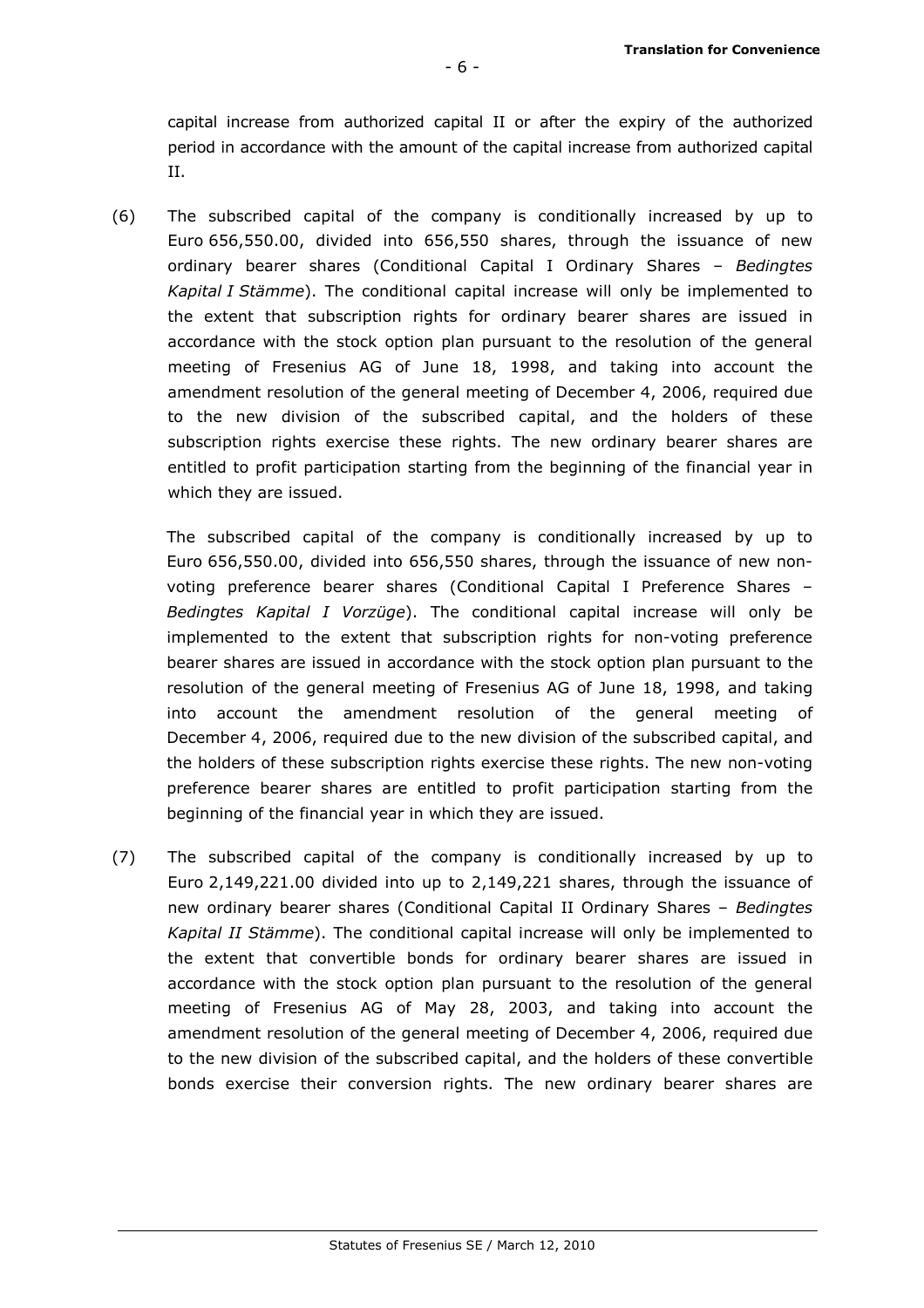entitled to profit participation starting from the beginning of the financial year in which they are issued.

 The subscribed capital of the company is conditionally increased by up to Euro 2,149,221.00, divided into up to 2,149,221 shares, through the issuance of new non-voting preference bearer shares, (Conditional Capital II Preference Shares – Bedingtes Kapital II Vorzüge). The conditional capital increase will only be implemented to the extent that convertible bonds for non-voting preference bearer shares are issued in accordance with the stock option plan pursuant to the resolution of the general meeting of Fresenius AG of May 28, 2003, and taking into account the amendment resolution of the general meeting of December 4, 2006, required due to the new division of the subscribed capital, and the holders of these convertible bonds exercise their conversion rights. The new non-voting preference bearer shares are entitled to profit participation starting from the beginning of the financial year in which they are issued.

(8) The subscribed capital of the company is conditionally increased by up to Euro 3,100,000.00 (in words: Three Million One Hundred Thousand Euro), divided into 3,100,000 shares, through the issuance of new ordinary bearer shares (Conditional Capital III Ordinary Shares – BedingtesKapital III Stämme). The conditional capital increase will only be implemented to the extent that subscription rights are issued in accordance with the 2008 stock option plan pursuant to the resolution of the general meeting of May 21, 2008, and the holders of these subscription rights exercise their rights and the company does not grant any shares of its own to satisfy the subscription rights or utilise its right to a cash settlement, whereby the supervisory board alone shall be responsible for granting subscription rights to management board members and for handling such subscription rights. The new ordinary bearer shares are entitled to profit participation starting from the beginning of the financial year in which they are issued.

 The subscribed capital of the company is conditionally increased by up to Euro 3,100,000.00 (in words: Three Million One Hundred Thousand Euro), divided into 3,100,000 shares, through the issuance of new preference bearer shares (Conditional Capital III Preference Shares – Bedingtes Kapital III Vorzüge). The conditional capital increase will only be implemented to the extent that subscription rights ares are issued in accordance with the 2008 stock option plan pursuant to the resolution of the general meeting of May 21, 2008, and the holders of these subscription rights exercise their rights and the company does not grant any shares of its own to satisfy the subscription rights or utilise its right to a cash settlement, whereby the supervisory board alone shall be responsible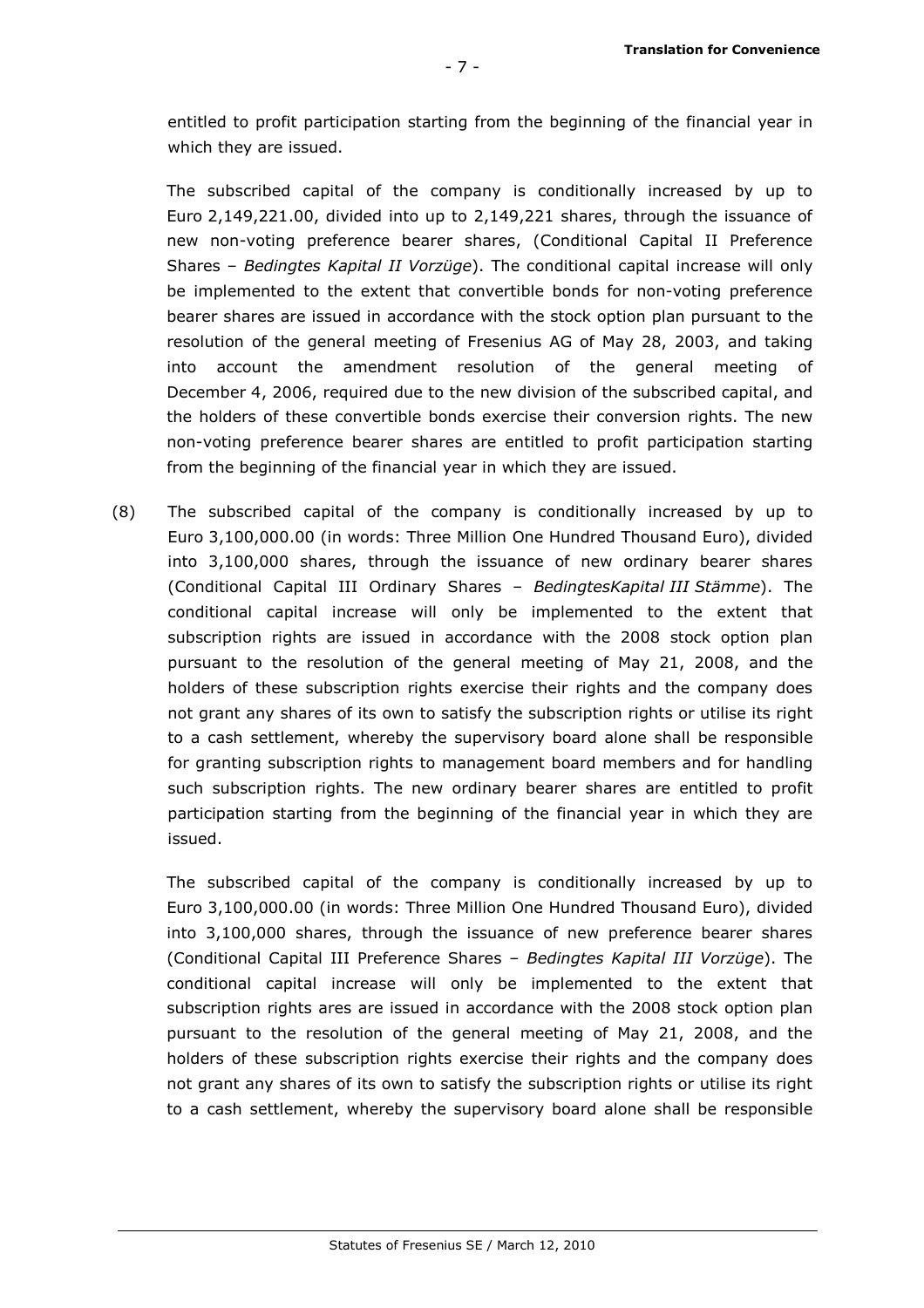for granting subscription rights to management board members and for handling such subscription rights. The new preference bearer shares are entitled to profit participation starting from the beginning of the financial year in which they are issued.

(9) In the case of a capital increase, participation in profits (Gewinnbeteiligung) may be determined in derogation of Section 60 of the German Stock Corporation Act (Aktiengesetz).

#### Section 5 **Shares**

- (1) The shares are non-par value shares and are issued to bearer.
- (2) The company is entitled to issue share certificates made out to the bearer which embody multiple shares (global share certificates). The shareholders' right to have their shares embodied in certificates is excluded, unless certificates are required under the rules applicable at a stock exchange where the shares are admitted.
- (3) The management board, with the approval of the supervisory board, shall determine the form of the share certificates and of the dividend and renewal coupons.

# III. Organisational Constitution of the Company

#### Section 6 Corporate Bodies

The company's corporate bodies are:

the management board,

the supervisory board, as well as

the general meeting of shareholders.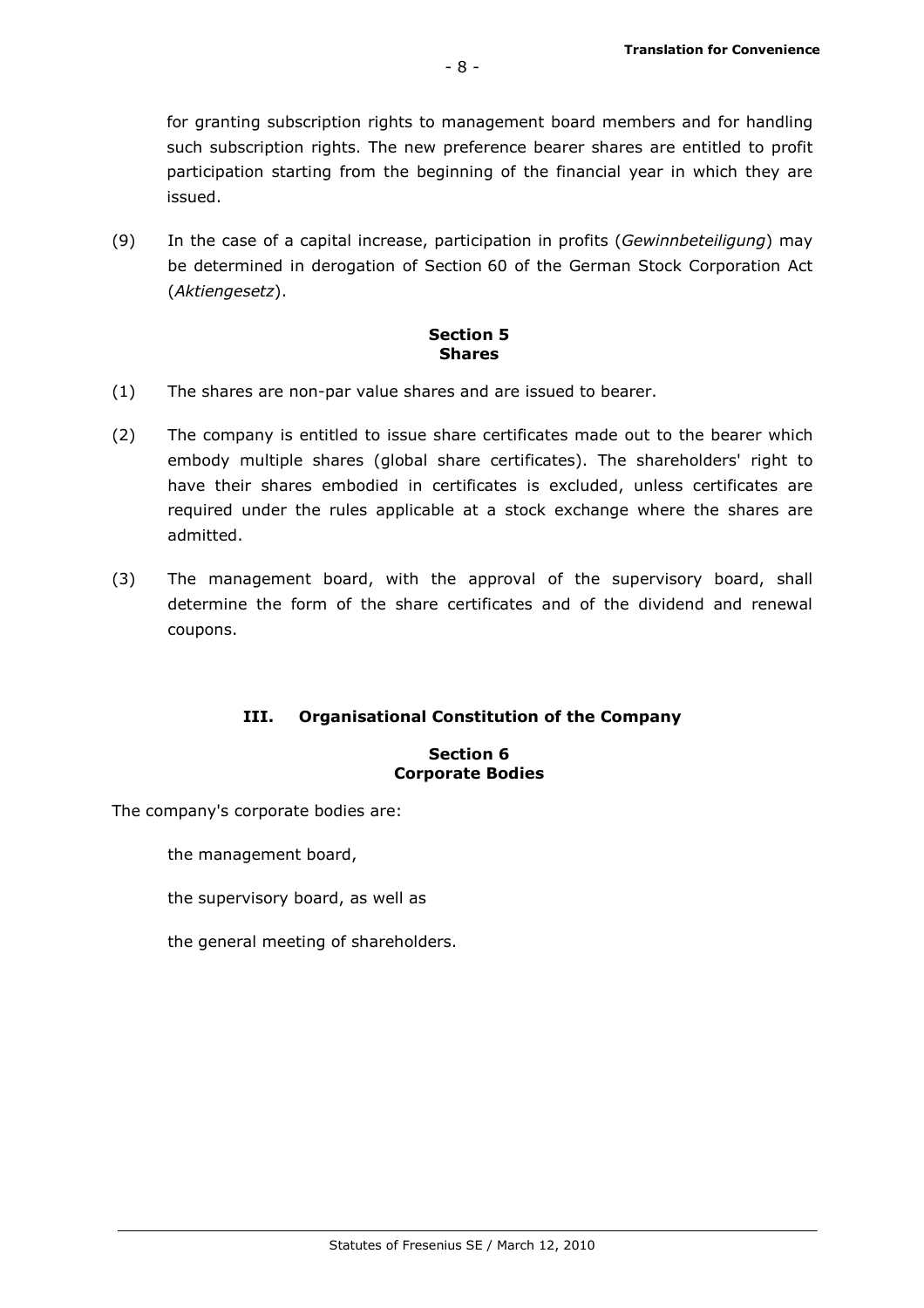# A. Management Board

- 9 -

#### Section 7 Composition

- (1) The management board shall comprise of at least two persons. The supervisory board may determine a higher number. It may appoint a chairman of the management board as well as deputy members of the management board.
- (2) The members of the management board are appointed by the supervisory board for a maximum term of five years. Reappointments are permissible.
- (3) The resolutions of the management board shall be adopted by simple majority of the votes unless required otherwise by statutory law. If a chairman of the management board has been appointed he shall have the casting vote in case of a parity of votes (tie).
- (4) If a chairman of the management board has been appointed he shall have the right to object to a management board resolution (veto right). If the chairman of the management board exercises his veto right the resolution shall be deemed to not have been passed.

#### Section 8 Representation of the Company

- (1) The company shall be represented by two management board members or by one management board member jointly with an executive holding a general power of attorney (Prokura). The general power of attorney (Prokura) may only be granted as joint power of attorney (*Gesamtprokura*) subject to the restrictions referred to in Section 8 (3).
- (2) The supervisory board may grant the right to solely represent the company (Einzelvertretung) to individual or several members of the management board and revoke such right at any time.
- (3) The express prior consent of the supervisory board is required:
	- a) for the acquisition, disposal and encumbrance of real property and equivalent rights, if in an individual case the amount of Euro 15,000,000 is exceeded,
	- b) the taking up of new and the discontinuation of existing lines of business,
	- c) the granting of consent to the undertaking of any of the above legal acts by an associated company (Beteiligungsgesellschaft).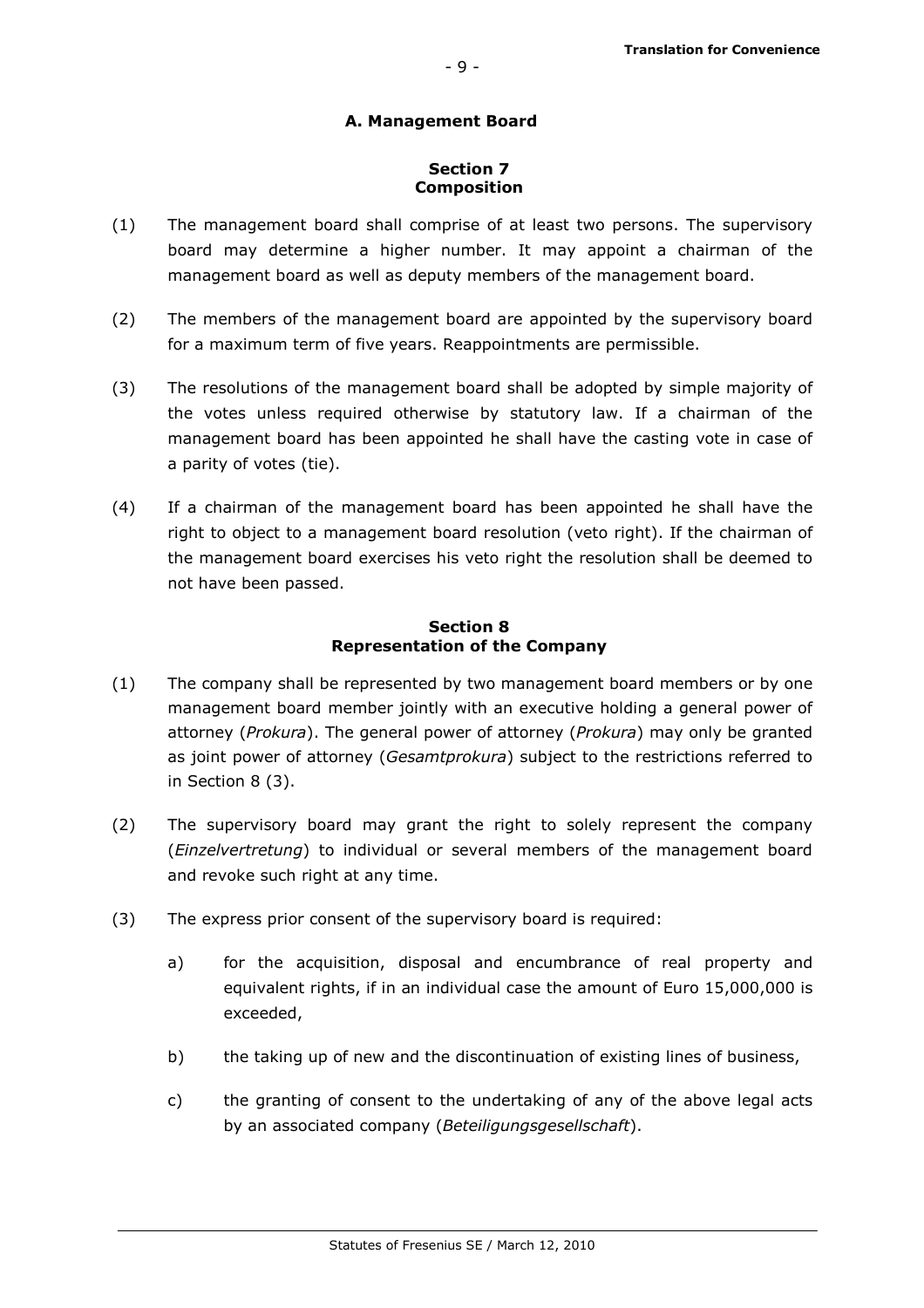- (4) Notwithstanding the collective responsibility of the management board, the supervisory board may assign the duties of the management board to the individual members of the management board, in particular in form of rules of procedure for the management board and, within the scope of mandatory legal provisions and the statutes, determine the relations of the management board members among each other and towards the company and define, in extension of Section 8 (3), the acts for which the management board shall require the express prior consent of the supervisory board. The supervisory board may also grant consent in accordance with Section 8 (3) in a general manner, for limited or unlimited periods, as well as to individual members of the management board, in particular to the chairman of the management board. The supervisory board may at any time extend, restrict or revoke the rules of procedure for the management board. The supervisory board may transfer the passing of resolutions in accordance with Section 8 (3) and the granting of approvals in accordance with the rules of procedure for the management board to a committee of the supervisory board; such a committee must have three members, but otherwise the supervisory board may freely determine its composition.
- (5) The management board, with the approval of the supervisory board, may give to itself rules of procedure, as long as and to the extent that the supervisory board has not issued such rules of procedure for the management board.

# B. Supervisory Board

## Section 9 Election and Term of Office of the Supervisory Board

- (1) The supervisory board shall comprise twelve members who are appointed by the general meeting. Of the twelve members, six members are to be appointed upon proposal of the employees. The general meeting shall be bound to the proposals for the appointment of the employee representatives.
- (2) As members of the first supervisory board are appointed for a term until the close of the general meeting which resolves on the ratification of actions for the first financial year of Fresenius SE, however, for no longer than a term of three years:

Dr. Gerd Krick, Königstein, Former Chairman of the Management Board of Fresenius AG

Dr. Gabriele Kröner, Berg, doctor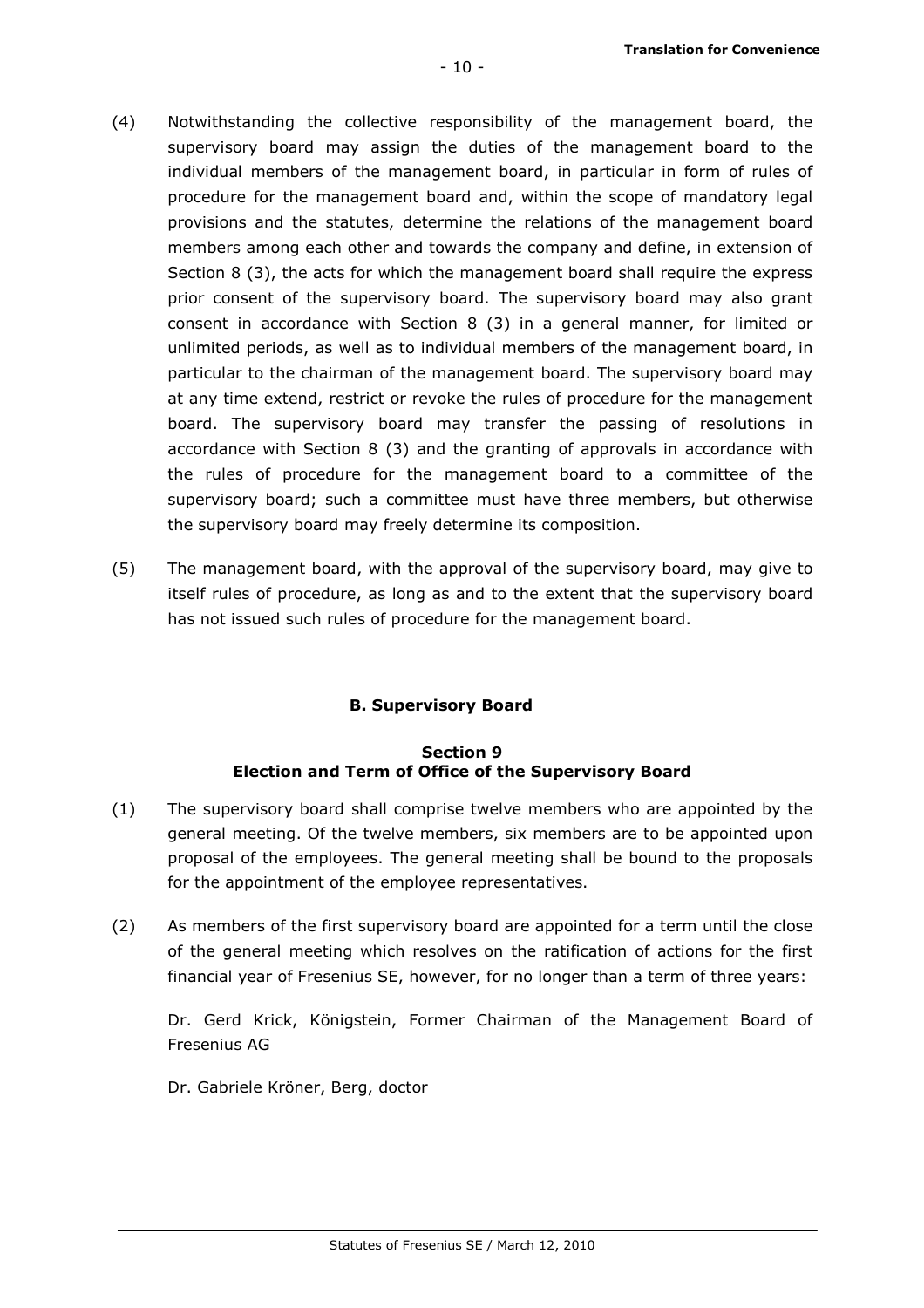Dr. Gerhard Rupprecht, Gerlingen, Member of the Management Board of Allianz AG, chairman of the Management Board of Allianz Deutschland AG

Dr. Dieter Schenk, München, attorney and tax advisor, law firm Nörr, Stiefenhofer & Lutz

Dr. Karl Schneider, Mannheim, Former Chairman of the Management Board of Südzucker AG

Dr. Bernhard Wunderlin, Bad Homburg v.d.H., Former Managing Director of Harald Quandt Holding GmbH.

The other six members of the supervisory board shall be appointed upon proposal of the employees. The first financial year of Fresenius SE is the financial year in which the conversion of Fresenius AG into a European company (SE) is registered in the commercial register of Fresenius AG.

- (3) The general meeting appoints the supervisory board members, subject to Section 9 (2), for a term until the close of the general meeting which resolves on the ratification of actions for the fourth financial year after the term of office commenced, with the financial year in which the term of office commences not being counted, however, for no longer than for a period of six years. Reappointments are permissible.
- (4) If a member appointed by the general meeting ceases to be a member of the supervisory board before his term of office expires, a new member is to be appointed by the next general meeting. The newly-appointed member shall hold office for the remaining term of office of the member whose membership has ceased.
- (5) The general meeting may appoint substitute members for the supervisory board members to be appointed by it. Their positions as substitute members shall revive if and when the general meeting appoints a new member for a former member who has left office and has been replaced by the respective substitute member. The term of office of the substitute member is limited to the period up to the close of the general meeting at which an appointment according to Section 9 (4) takes place.
- (6) Each member of the supervisory board may resign from office, also without cause, by giving one month's written notice to the chairman of the supervisory board. The chairman of the supervisory board shall give notification of his resignation from office to his deputy.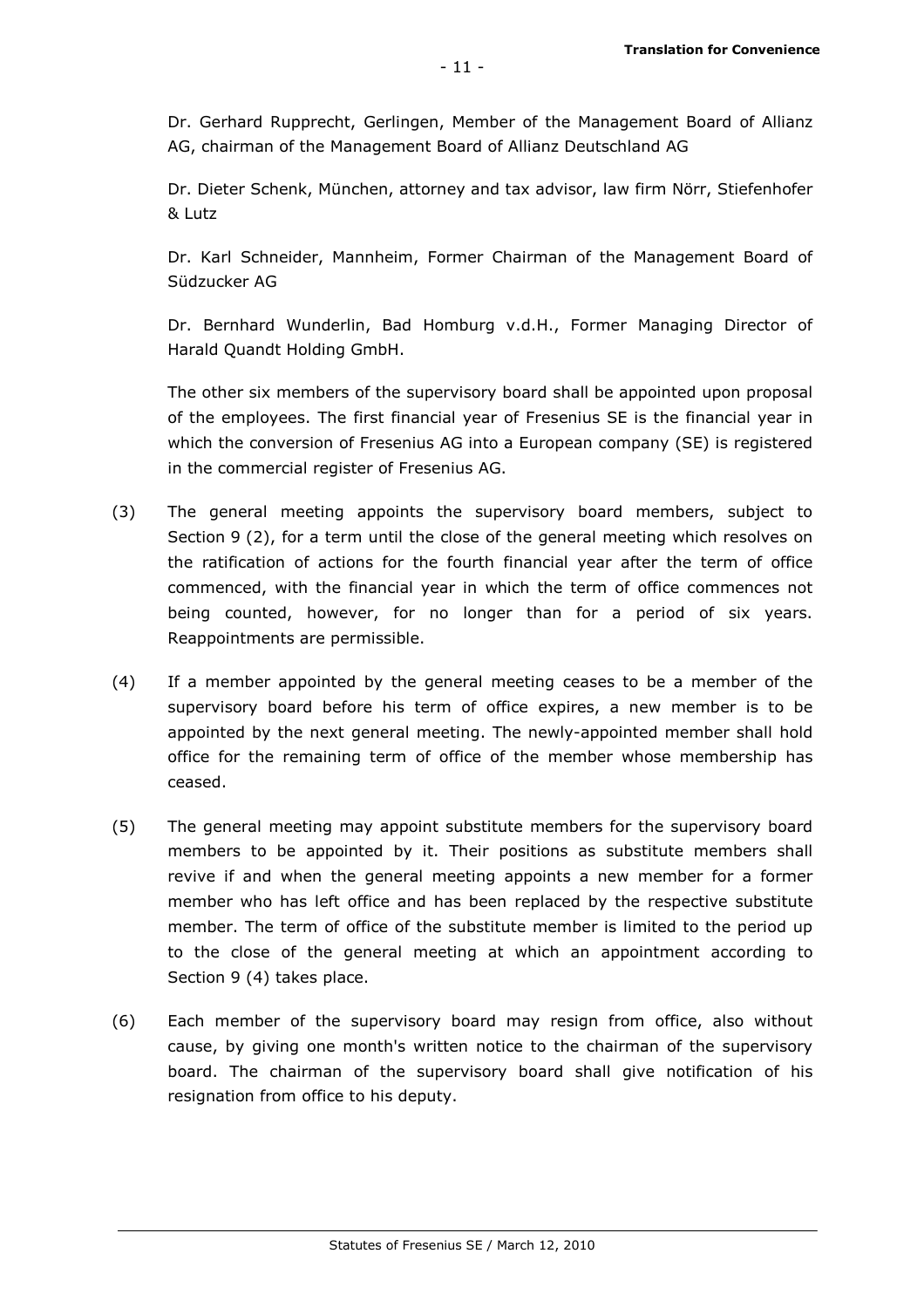#### Section 10 Constitution of the Supervisory Board

- (1) Following the general meeting at which a new supervisory board has been appointed, the supervisory board shall hold a meeting without special notice in which the supervisory board shall elect, if necessary, a chairman and two deputy chairmen from among its members for the whole term of their office on the supervisory board.
- (2) In case the membership of the chairman or one of his deputies should cease before the expiry of his term of office, the supervisory board shall elect a successor without undue delay (unverzüglich).
- (3) For the election of the chairman of the supervisory board, the oldest member in terms of age among the shareholder representatives on the supervisory board shall have the chair; Section 11 (5) sentence 2 shall apply.

# Section 11 Meetings and Resolutions of the Supervisory Board

- (1) The meetings of the supervisory board are to be convened by the chairman in writing with a notice period of 14 days. The individual items of the agenda are to be stated in the invitation to the meeting. In urgent cases, this notice period may be shortened and the meeting convened by telegram, telex, facsimile, by other means of electronic communication (e-mail etc.) or by telephone.
- (2) Resolutions of the supervisory board generally are to be passed in actual meetings (Präsenzsitzungen). However, it is permissible that meetings of the supervisory board are held by means of video conference, or that individual members of the supervisory board participate by means of video transmission, and that in such cases resolutions or votes are also passed or cast by means of video conference or video transmission, respectively. Outside of meetings, resolutions may be passed in text form (in writing, by telegram, telex, facsimile, by other means of electronic communication (e-mail etc.)) or by telephone, if the chairman of the supervisory board, or in case the chairman is unavailable, his deputy directs to do so and no member of the supervisory board objects to this procedure in text form without undue delay (unverzüglich).
- (3) The supervisory board shall constitute a quorum if half of the total number of members of which it comprises participates in the passing of a resolution. If no equal number of shareholders' representatives and of employees' representatives on the supervisory board takes part in the passing of a resolution, or if the chairman of the supervisory board does not take part, the passing of the resolution is, upon motion of at least two supervisory board members, to be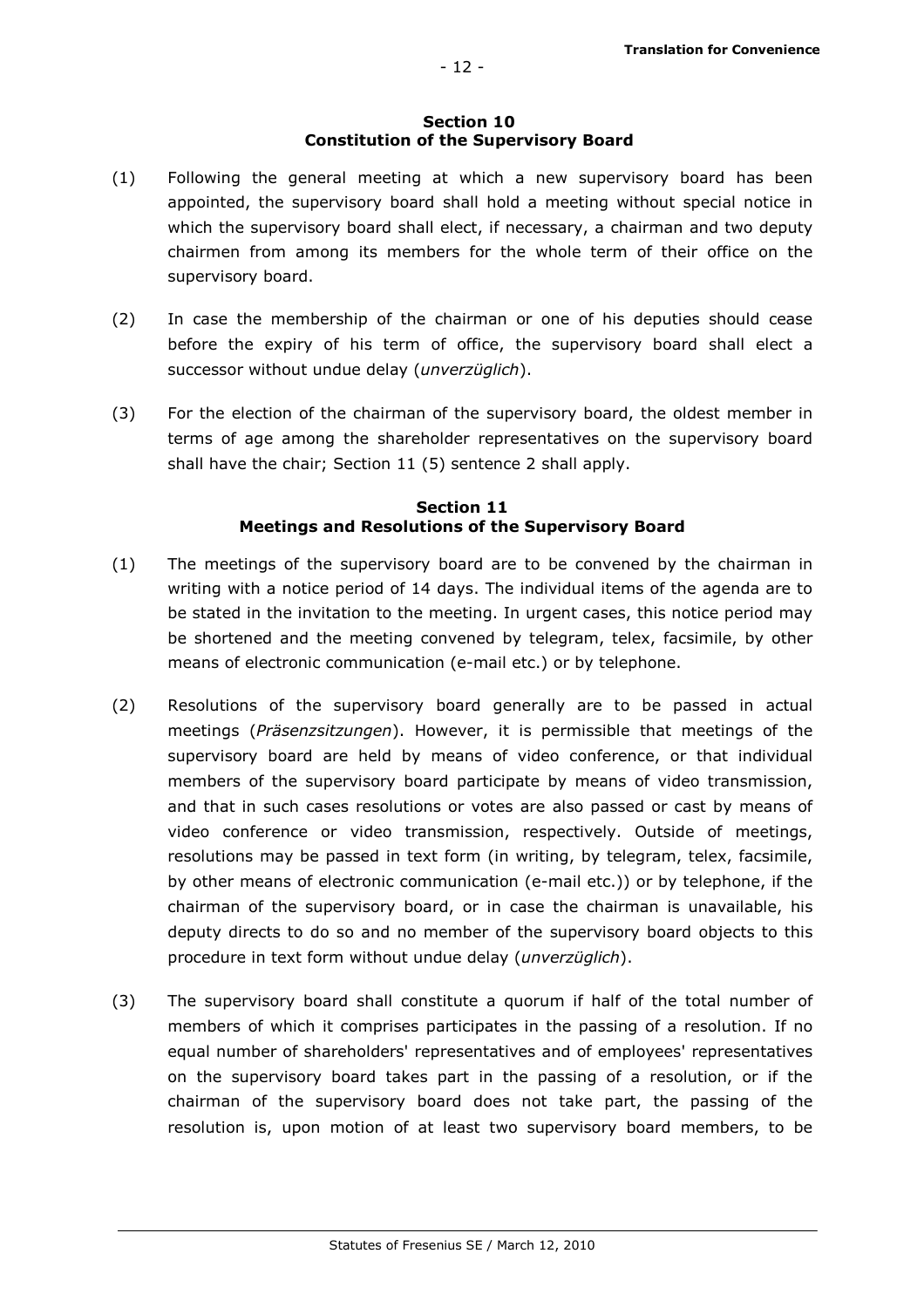postponed. Section 11 (1) shall apply to the new passing of a resolution; the latter may take place on the same day if the chairman of the supervisory board so directs.

- (4) If members of the supervisory board are unable to attend meetings, they may have their written vote submitted by another member of the supervisory board. The submission of a written vote shall count as participation in the passing of the resolution.
- (5) Resolutions of the supervisory board require the majority of the votes cast. In the case of a parity of votes, the vote of the chairman, or, if he does not participate in the passing of the resolution, the vote of the deputy chairman, provided that he is a shareholder representative, shall be decisive. A deputy chairman who is an employee representative shall not be entitled to a casting vote. Section 11 (5) sentence 2 of the statutes also applies to the passing of resolutions in the committees of the supervisory board of which the chairman or his deputy, if he is a shareholder representative, is a member.
- (6) Minutes shall be prepared of the supervisory board meetings which are to be signed by the chairman of the meeting. The chairman of the supervisory board shall sign the records of resolutions passed outside of actual meetings pursuant to Section 11 para. 2 (Präsenzsitzungen).

#### Section 12 Rights and Duties of the Supervisory Board

- (1) The supervisory board has the rights and duties defined by mandatory legal provisions and by these statutes.
- (2) The supervisory board is supposed to issue rules of procedure for the management board in accordance with Section 8 (4).
- (3) The supervisory board is entitled to make such amendments to the statutes which only concern their wording without a resolution of the general meeting. This also applies in the cases of Section 4 para. 1 sentence 1, and paras. 4, 5, 6 and 7.

## Section 13 Rules of Procedure of the Supervisory Board

The supervisory board shall issue rules of procedure for itself within the framework of applicable mandatory legal provisions and the statutes.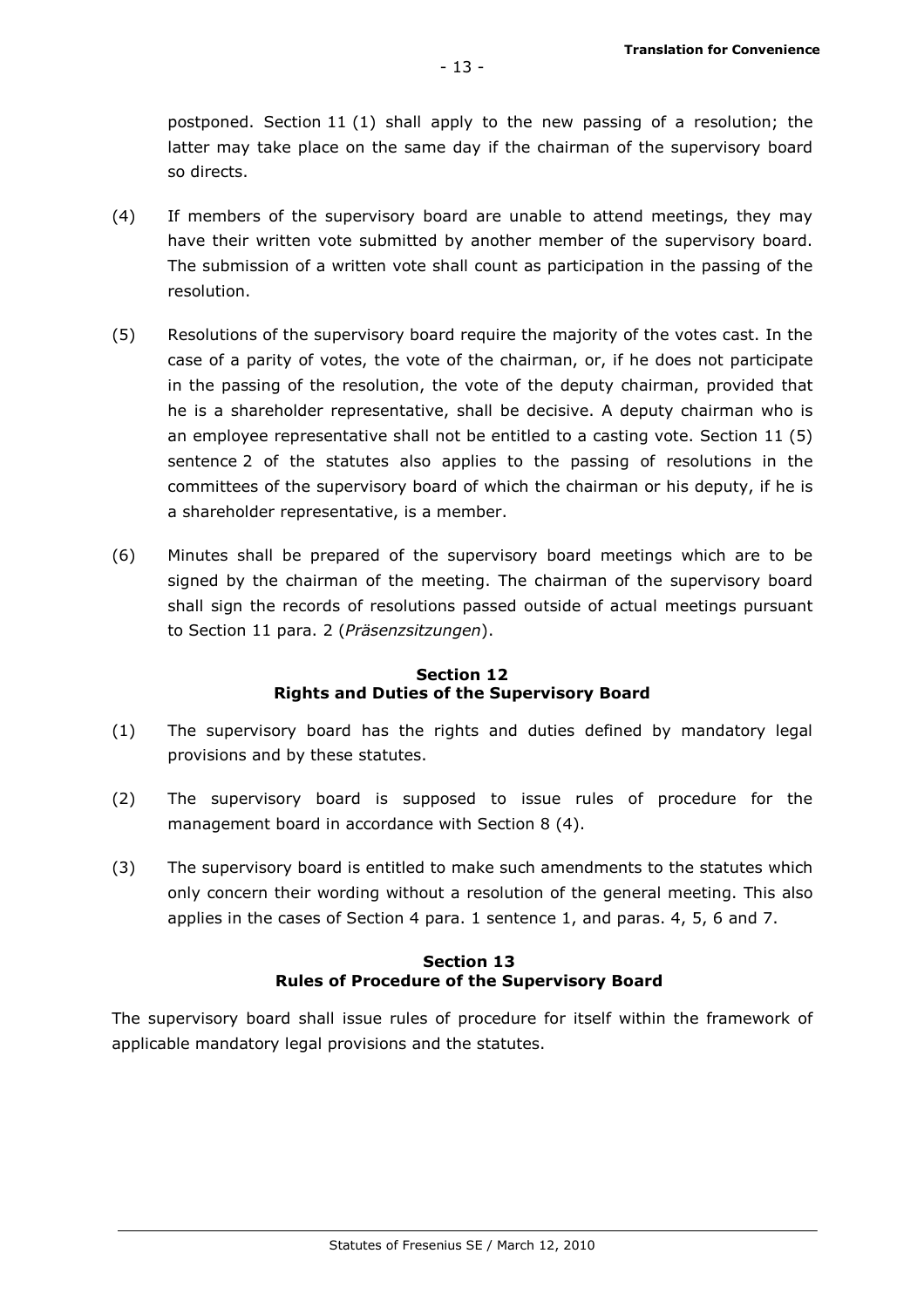#### Section 14 Remuneration of the Supervisory Board

- (1) Each member of the supervisory board shall receive a fixed remuneration of Euro 13,000.00 per annum for every full financial year, payable after the completion of the financial year. For each full financial year, the remuneration shall increase by 10% if the dividend distributed per ordinary share for such financial year (dividend amount according to the resolution of the general meeting – gross dividend) is one percentage point higher than 3.6% of the proportionate amount per individual no-par value share of the subscribed capital; intermediate amounts shall be interpolated. If the general meeting resolves a higher remuneration in view of the results of the financial year, such new amount shall be applicable. The chairman of the supervisory board shall receive twice, his deputies one and a half times the remuneration of a supervisory board member.
- (2) For a membership in the audit committee (Prüfungsausschuss) and for a membership in the personnel committee (*Personalausschuss*) of the supervisory board a member shall receive an additional remuneration of Euro 10,000.00 for each membership, while the chairman of such committee shall receive twice the amount.
- (3) If a financial year does not comprise a full calendar year or if a member of the supervisory board is on the supervisory board only for part of a financial year, the remuneration shall be paid on a *pro-rata temporis* basis. This shall apply accordingly to the membership in the audit committee and in the personnel committee of the supervisory board.
- (4) The members of the supervisory board shall be reimbursed for the expenses incurred exercising their office, including applicable value-added tax. The company shall provide insurance coverage to the members of the supervisory board in an extent appropriate with regard to the exercise of the supervisory board office, and with an appropriate deductible (angemessener Selbstbehalt).

# C. General Meeting of Shareholders

## Section 15 Convening the General Meeting

(1) The general meeting shall be convened at least 30 days prior to the day by the end of which the shareholders have to register for the general meeting.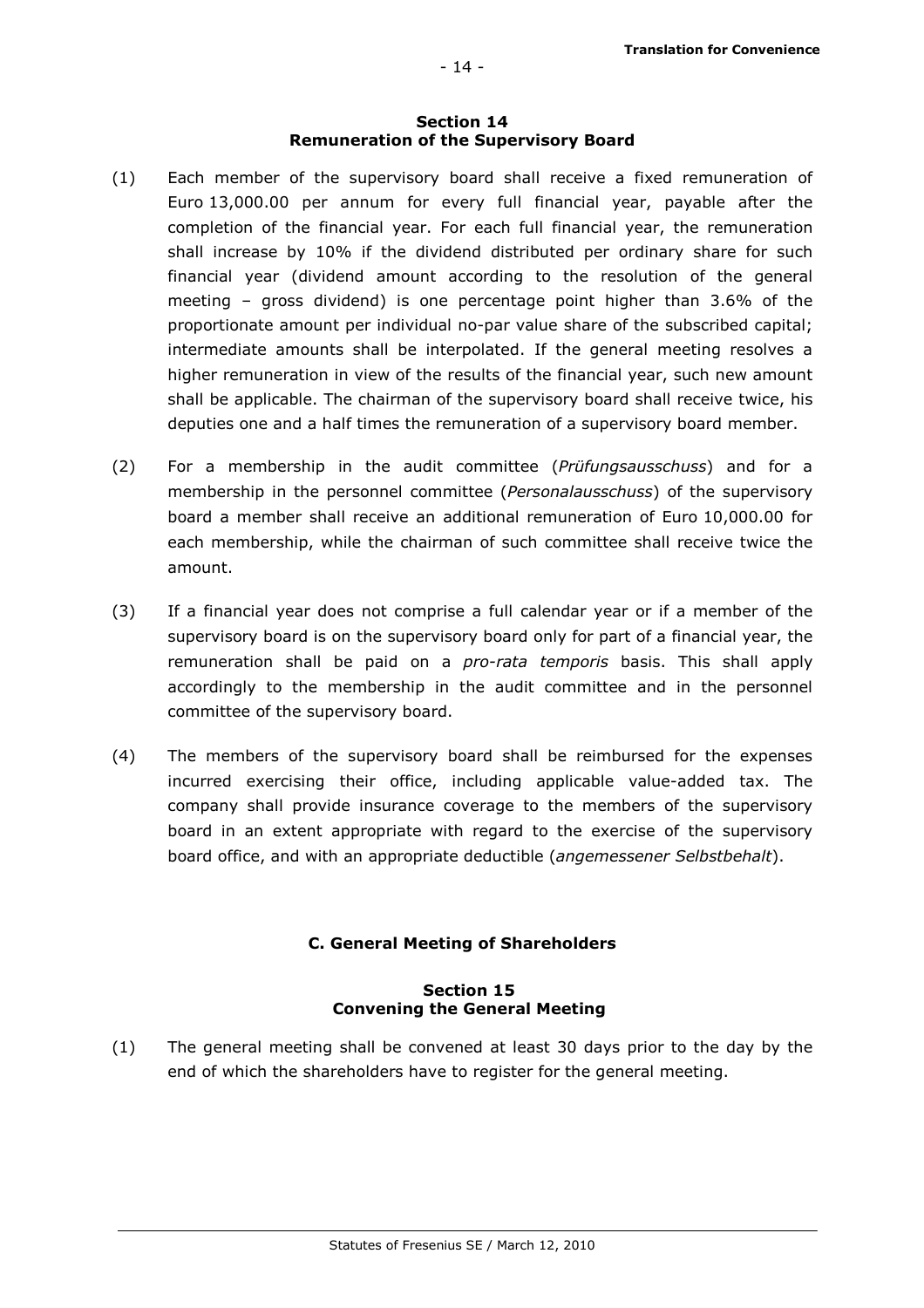(2) The general meeting shall be held at the registered office of the company, or at the place of a German stock exchange, or at the registered office of a domestic associated company (Beteiligungsgesellschaft).

# Section 16 Participation in the General Meeting

- (1) Shareholders who wish to participate in the general meeting or to exercise their voting right have to register for the general meeting and prove their eligibility. The registration and proof of eligibility must be received by the company at the address stated for this purpose in the invitation no later than on the seventh day prior to the general meeting (registration date). If the end of the period falls on a Saturday, Sunday, or a holiday recognised by statute law at the registered office of the company, the preceding working day shall be relevant for the delivery.
- (2) For the purpose of proving eligibility under para. 1, a special proof of share ownership issued by the custodian institution in text form in the German or English language is sufficient. The proof regarding shares which are not held in a collective custody account may also be issued by the company or by a bank against delivery of the shares. The proof of shareholding has to relate to the point in time as determined by the German Stock Corporation Act (Aktiengesetz).

# Section 17 Date of the General Meeting of Shareholders

The general meeting which receives the approved annual financial statements or, as the case may be, which resolves upon the approval of the annual financial statements as well as the ratification of the actions of the management board and supervisory board (Entlastung), and the appropriation of profits (general meeting of shareholders) shall be held within the first six months after the completion of a financial year.

## Section 18 Chairmanship of the General Meeting and Voting

- (1) The general meeting shall be chaired by the chairman of the supervisory board, and, if he is unavailable or at the request of the chairman of the supervisory board, by another member of the supervisory board which the chairman of the supervisory board determines. If no such determination was made, another member of the supervisory board to be determined by the supervisory board shall chair the meeting if the chairman of the supervisory board is unavailable.
- (2) The chairman shall chair the meeting, determine the order of items to be discussed and of the speakers as well as the manner and form of voting. The chairman may determine appropriate restrictions of the speaking time, of the question time, and of the combined speaking and question time at the beginning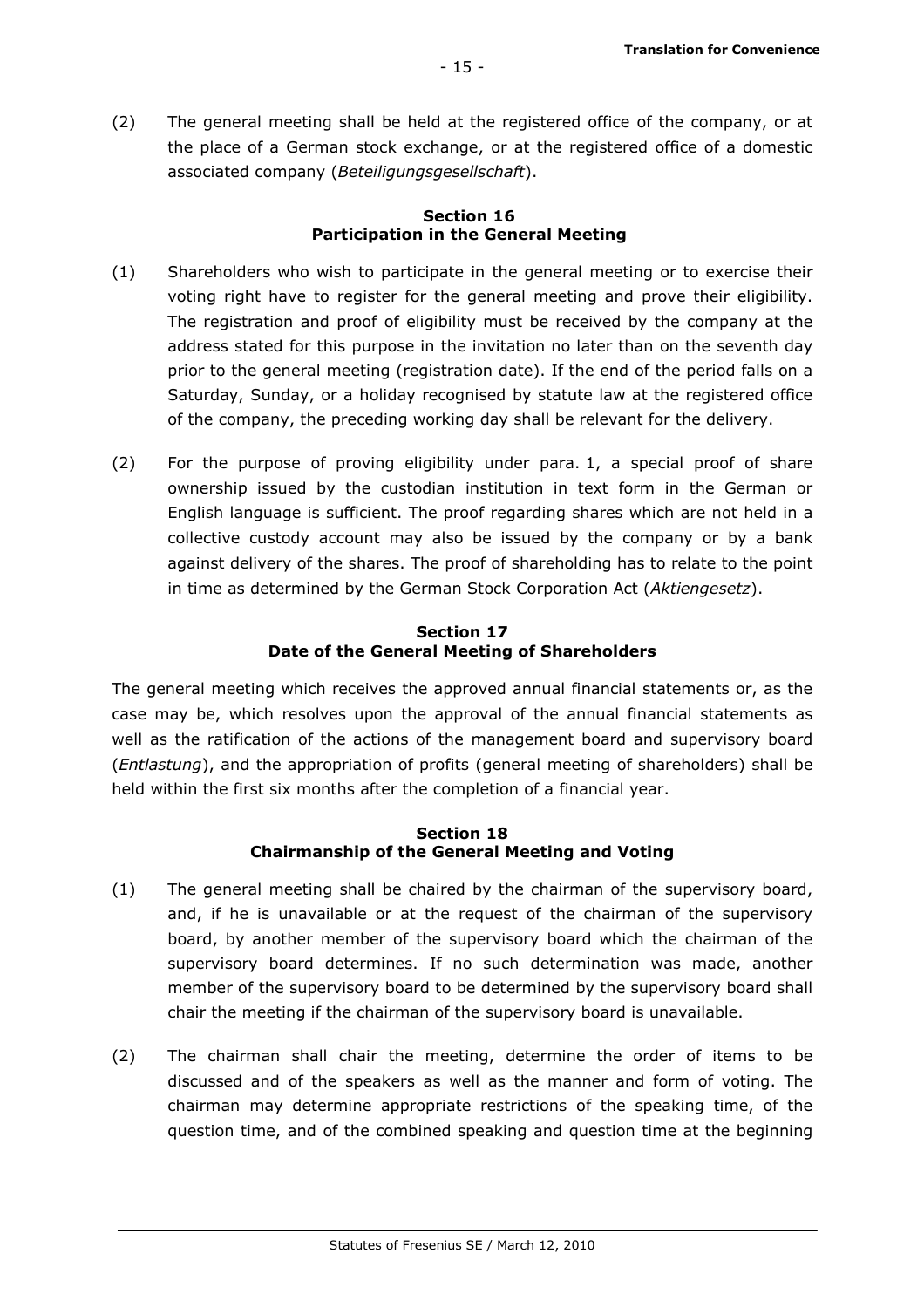or during the general meeting, regarding the discussions on individual items of the agenda, as well as for individual speaking and question contributions. He shall order the end of the debate to the extent that and as soon as this is necessary for an orderly conduct of the general meeting.

- (3) The resolutions of the general meeting shall be passed by a simple majority of votes cast unless the statutes or mandatory legal provisions do require otherwise. Unless mandatory legal provisions require otherwise, amendments of the statutes require a majority of two thirds of the votes cast or, if at least half of the subscribed capital is represented, the simple majority of votes cast. If, for the effectiveness of the passing of resolutions, mandatory legal provisions require that, in addition, a majority of the subscribed capital be represented when the resolution is passed, the simple majority of the subscribed capital represented shall be sufficient, to the extent that this is permitted by law. If the voting results in a tie a motion shall be deemed rejected.
- (4) Each ordinary share grants one vote in the general meeting. The preference shares carry no voting rights unless mandatory legal provisions provide otherwise.

# IV. Annual Financial Statements and Distribution of Balance Sheet Profits

## Section 19 Financial Year, Accounting

- (1) The financial year shall be the calendar year.
- (2) The management board shall prepare the financial statements and the management report for the respective previous financial year within the first three months of the financial year, however, at the latest within the maximum period set by mandatory legal provisions, and submit them to the auditors.
- (3) The supervisory board mandates the auditor for the audit.
- (4) The management board shall present the annual financial statements and the management report as well as the consolidated financial statements and the group management report to the supervisory board without undue delay after their preparation. At the same time, the management board shall submit to the supervisory board the proposal which it intends to submit to the general meeting concerning the appropriation of balance sheet profits (Verwendung des Bilanzgewinns).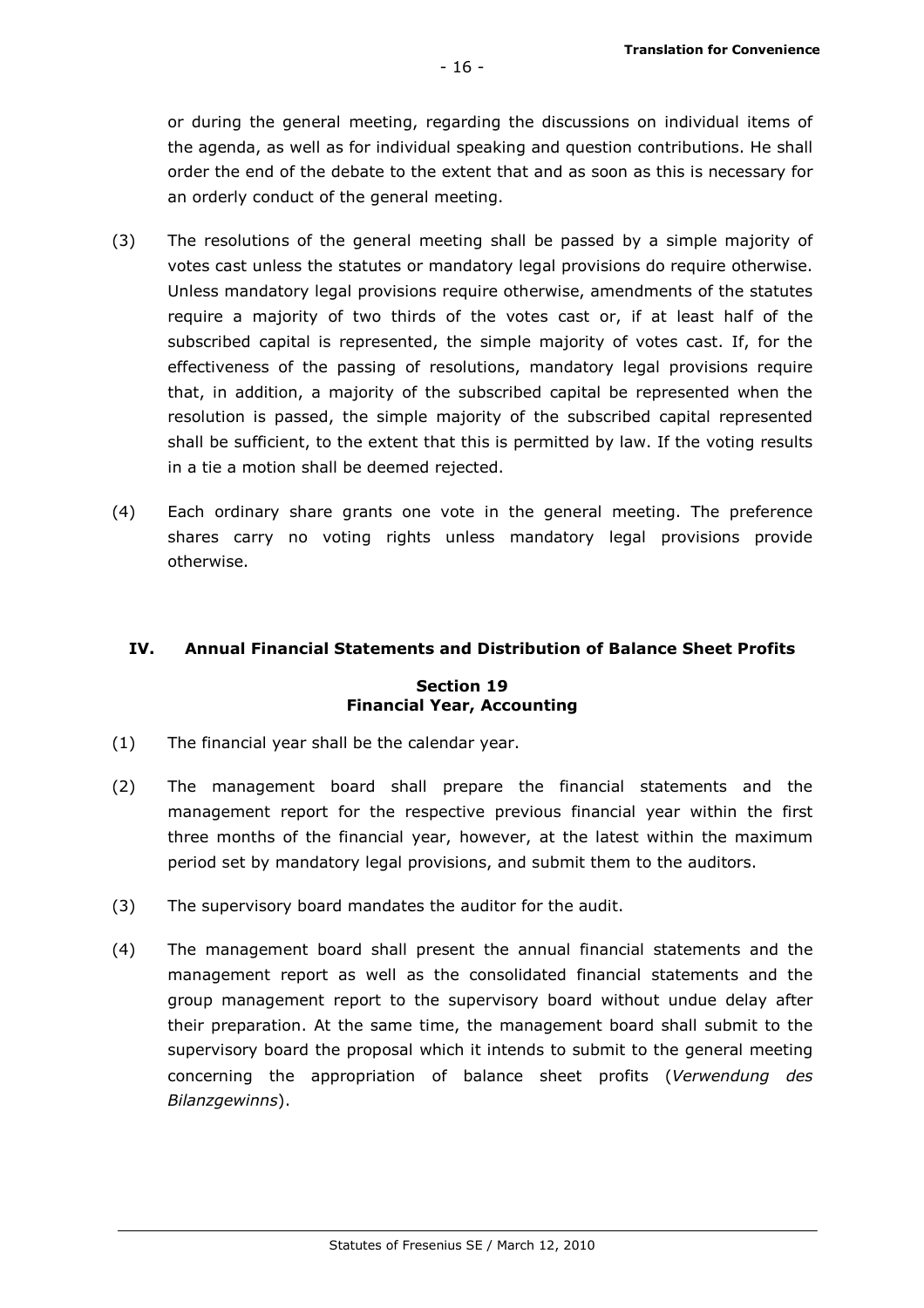# Section 20 Appropriation of Profits

- (1) The general meeting shall resolve upon the appropriation of balance sheet profits (Bilanzgewinn), subject to the following paragraphs 2 through 4.
- (2) The non-voting preference shares (Section 4) shall receive a dividend from annual balance sheet profits which is Euro 0.01 per preference share higher than the dividend for the ordinary shares, however, the dividend shall amount to at least Euro 0.02 per preference share.
- (3) The minimum dividend in an amount of Euro 0.02 per preference share shall prevail over the distribution of a dividend to ordinary shares.
- (4) If the balance sheet profits of one or more financial years are not sufficient to distribute Euro 0.02 per preference share, the lacking amounts excluding interest shall be paid subsequently from the balance sheet profits of the following financial years, in each case after distribution of the minimum dividend to the preference shares for these financial years and before distributing a dividend to the ordinary shares. The right to the payment of arrears is part of the share in profits for the financial year from the balance sheet profits of which the payment of arrears on the preference shares is made.

# Section 21 Formation Expenses / Benefits

- (1) The company shall bear the formation expenses (conversion costs) in connection with the formation of Fresenius AG, especially any corporate taxes, commercial register and notary fees, notification costs and the costs for the audit up to a total amount of DM 5,790.
- (2) In connection with the formation of Fresenius AG, the company shall also bear the formation expenses (costs of the capital increase) especially any corporate taxes, commercial register and notary fees, notification costs, costs for the audit (audit of contribution in kind and capital increase) and consulting fees up to a total amount of DM 433,000.
- (3) With regard to the conversion of Fresenius AG into Fresenius SE, the formation expenses up to an amount of Euro 3,000,000 shall be borne by the company.
- (4) In connection with the conversion of Fresenius AG into Fresenius SE, the following is pointed out for reasons of legal precaution: